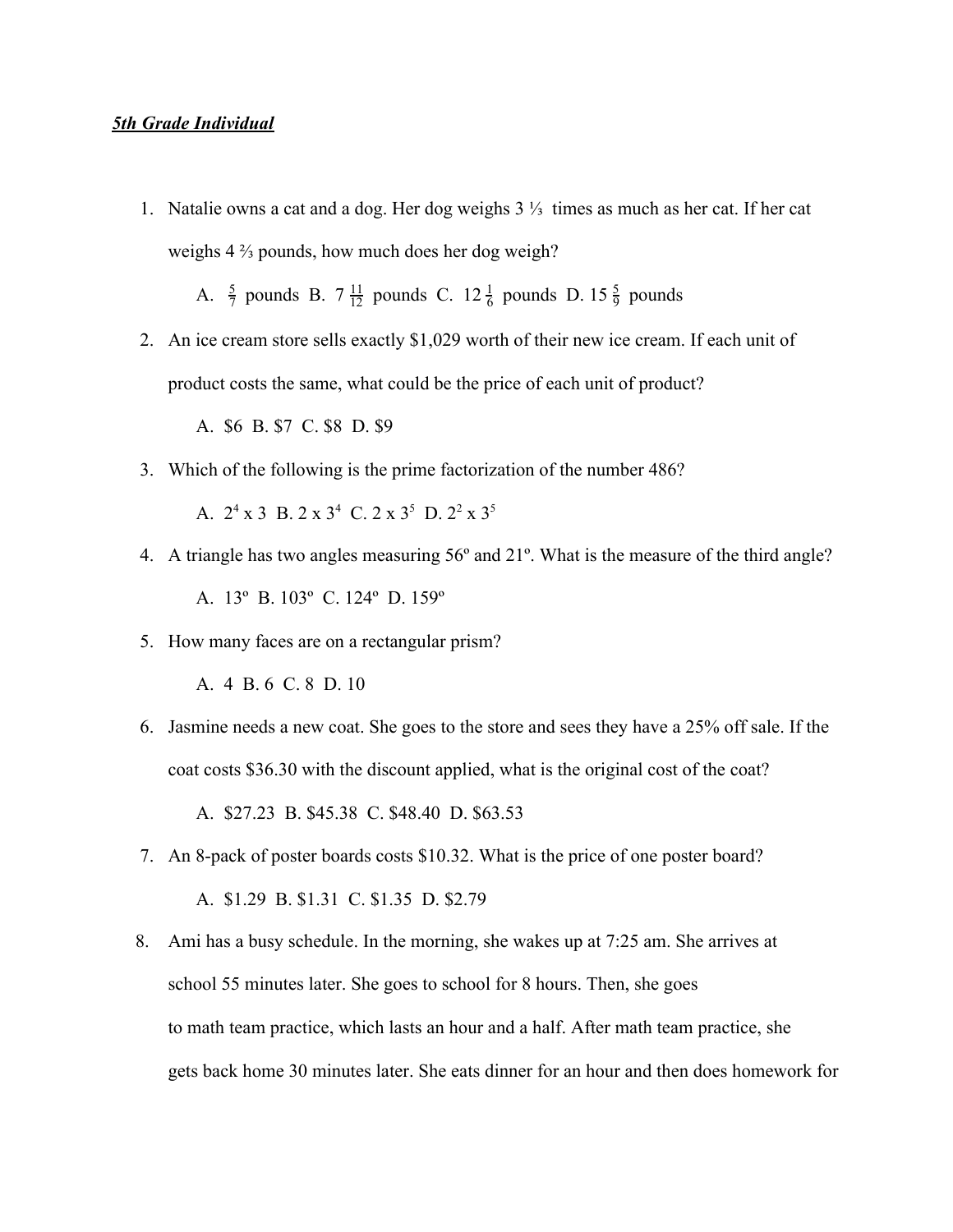3 hours. After taking an hour to get ready for bed, she goes to sleep. At what time does Ami go to sleep?

A. 9:20 pm B. 9:30 pm C. 10:20 pm D. 10:30 pm

9. If the mean of the set  $\{3, 4, 8, 2, 9, 11, 6, x\}$  is 6, what is the value of the missing number?

A. 2 B. 3 C. 4 D. 5

 10. In a stadium, there are 36 sections. If each section can fit 377 people, how many people can the stadium hold?

A. 11,567 B. 12,563 C. 13,572 D. 14,673

11. Find the standard decimal form of:

 $2 x 1 + (8 x 1/6)$ A. 2.0 B. 2.2 C. 3.6 D. 5.2

 12. Thomas has 1,332 pieces of candy. If he distributes it evenly between himself and 36 classmates, how many does each person get?

A. 36 B. 37 C. 46 D. 47

13. What is the area of the shaded region?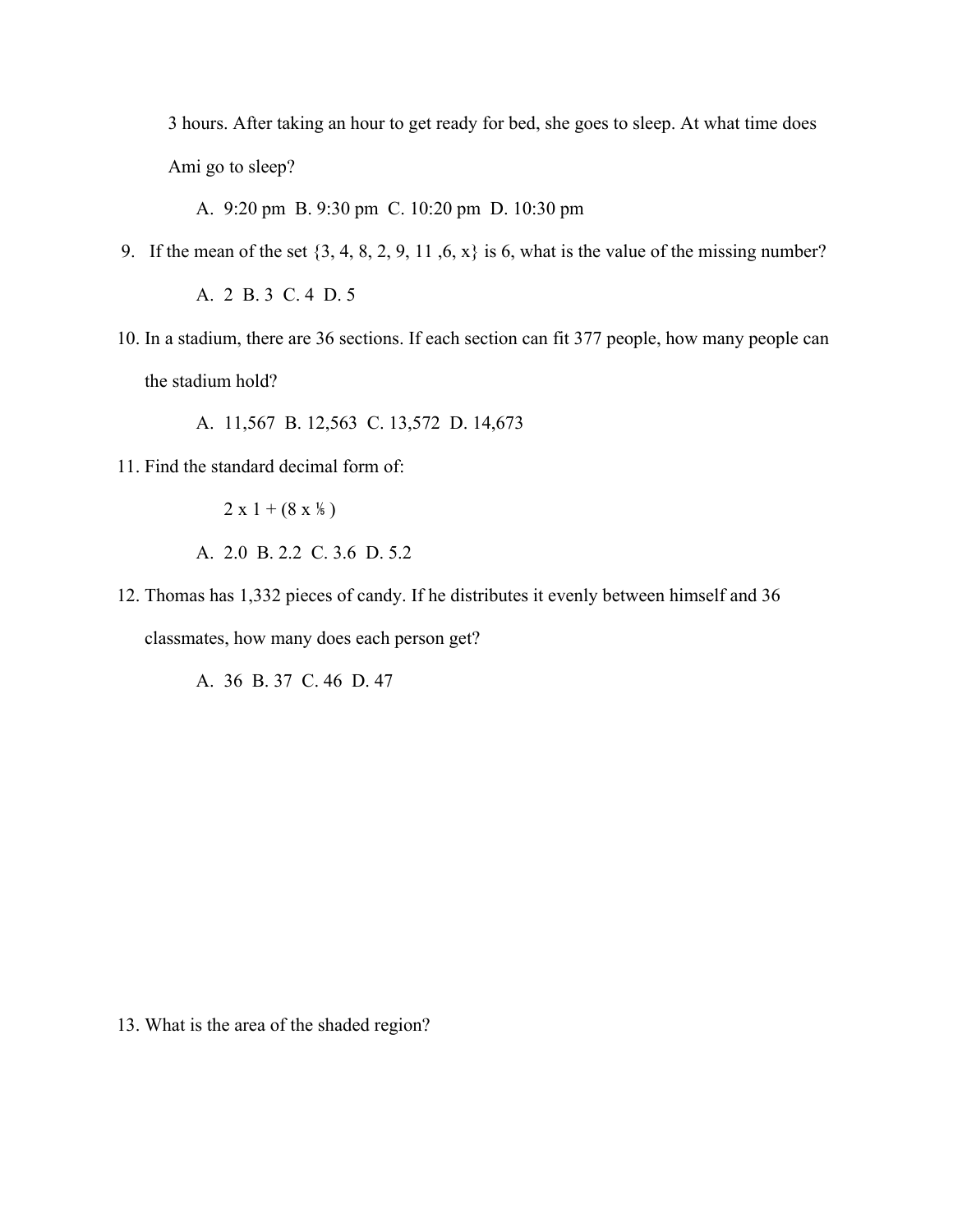

A. 1 in<sup>2</sup> B. 8 in<sup>2</sup> C. 9 in<sup>2</sup> D. 10 in<sup>2</sup>

14. What is the surface area of a cube with a side length of 6 in?

A. 36 in<sup>2</sup> B. 64 in<sup>2</sup> C. 216 in<sup>2</sup> D. 1296 in<sup>2</sup>

15. Andrew takes a break from work and travels for 1 year, 8 months, 2 weeks, and 4 days.

Assuming a month is equal to 30 days, how many days did Andrew travel for?

A. 618 days B. 623 days C. 628 days D. 637 days

16. Find the next number in the sequence: 3, 9, 27, 81…

A. 243 B. 246 C. 261 D. 280

17. What is the value of x if  $3x + 2 = 8$ ?

A. 1 B. 2 C. 3 D. 4

18. Julia wants to buy a remote control car that costs \$19.39 with tax included. She realizes

 that she only has quarters, nickels, dimes, and pennies in her piggy bank. Assuming she uses the least amount of coins possible, how many of each coin does she use?

A. 76 quarters, 3 dimes, 1 nickel, and 4 pennies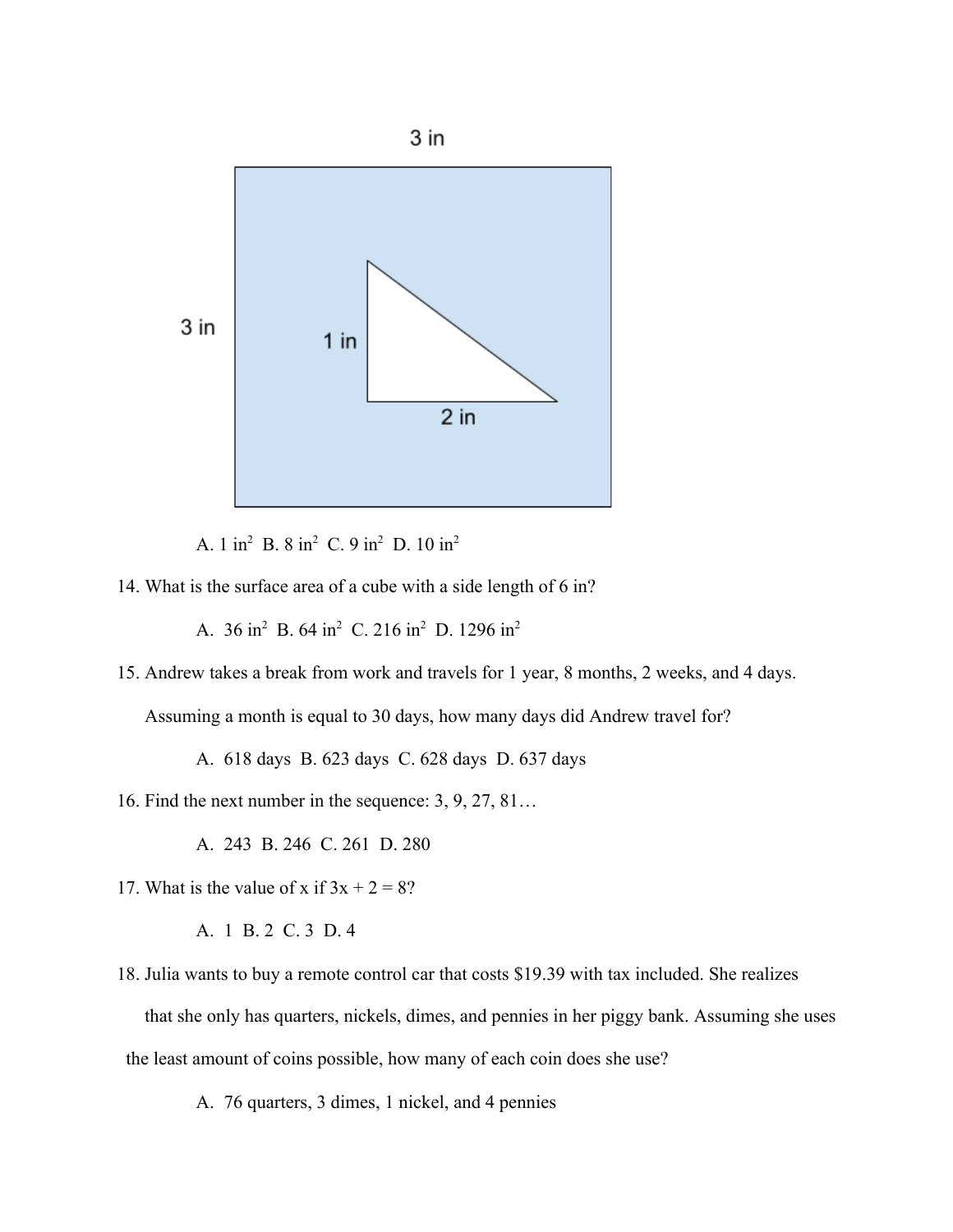- B. 76 quarters, 3 dimes, and 9 pennies
- C. 77 quarters, 2 nickels, and 4 pennies
- D. 77 quarters, 1 dime, and 4 pennies
- 19. How many different ways can the letters P, S, R, and Y be arranged?

A. 23 B. 24 C. 32 D. 33

 20. At Pensacola High School, the soccer practice field has a length that is 15 meters more than its width. If the area of the practice field is  $6,750$  m<sup>2</sup>, what is the length of the field?

A. 60 B. 75 C. 90 D. 105

 21. Marjorie's baking recipe calls for ¾ cups of flour. For her school bake sale, she wants to bake 5 times the normal amount. How many cups of flour will she need?

A. 2.75 B. 3.00 C. 3.50 D. 3.75

22. Evaluate the following expression:

 $2(4)^2 + 3^2 \times 7$ 

- A. 95 B. 128 C. 287 D. 511
- 23. If there are 3 red marbles, 7 purple marbles, and 1 blue marbles in a bag, what is the ratio of purple marbles to red marbles?

A. 7:11 B. 11:7 C. 7:3 D. 3:7

24. How do you write  $8.6 \times 10^{-3}$  in standard form?

A. 0.086 B. 0.0086 C. 8,600 D. 86,000

25. What is the sum of the roman numerals XVI, CXVIII, and LXXI?

A. 157 B. 178 C. 189 D. 205

26. According to the stem and leaf plot, how many boxes had 37 items in them?

Number of Items per box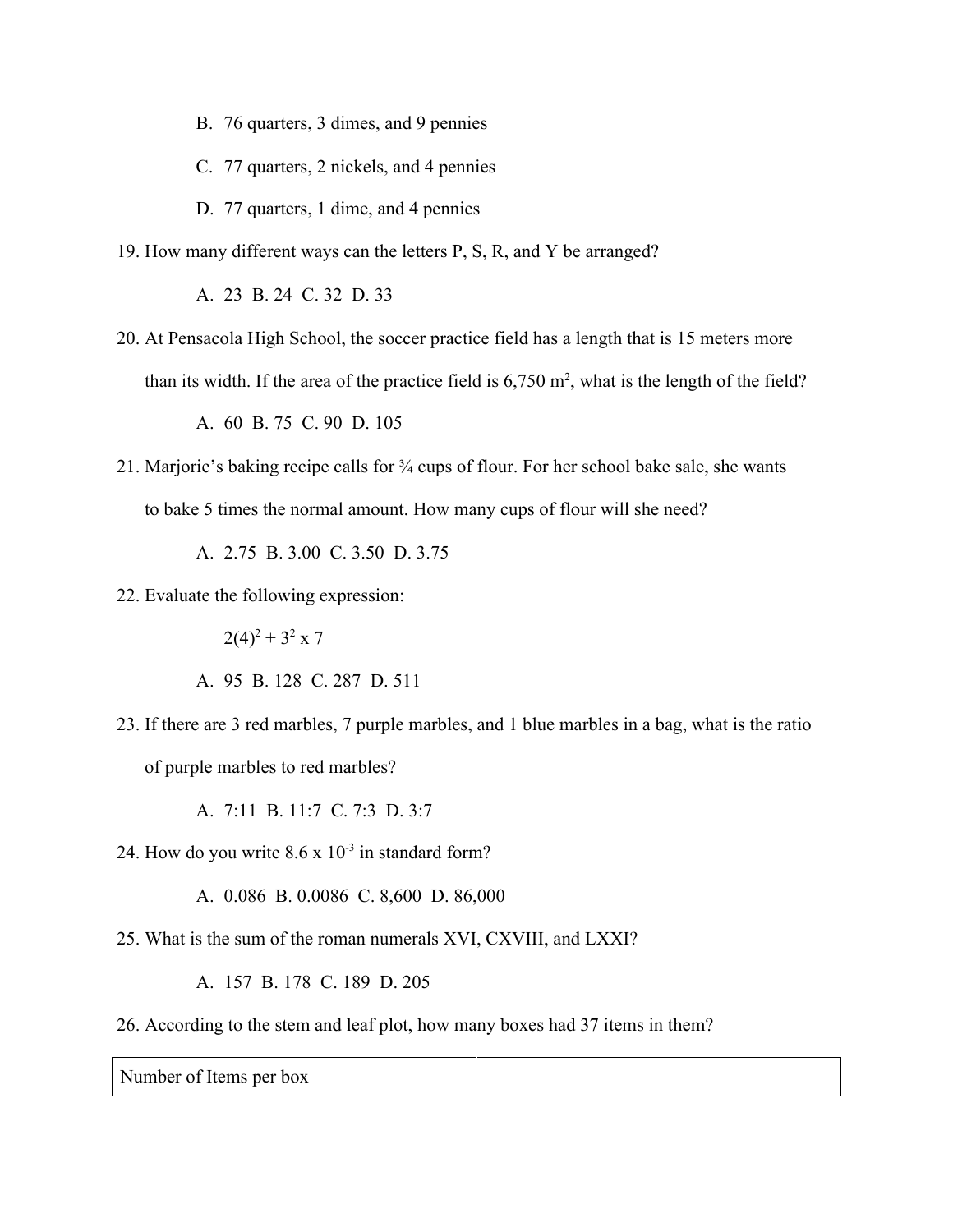| <b>Stem</b> | Leaf           |
|-------------|----------------|
|             | 0 <sub>1</sub> |
|             | 02236677789    |
| 4           | 00346778       |
|             | 1335788        |

A. 0 B. 1 C. 2 D. 3

 27. A dog trainer has a 70% success rate in training their dogs. If they took in 70 dogs, how many dogs were NOT trained properly?

A. 21 B. 27 C. 43 D. 49

28. What is the area of the trapezoid?



29. If the area of a circle is equal to  $\pi r^2$ , what is the area of a circle with diameter 6? Use 3.14

for  $\pi$ .

A. 27.61 B. 28.26 C. 108.72 D. 113.04

30. What is the probability of rolling a 6 on a die AND flipping a coin and getting tails?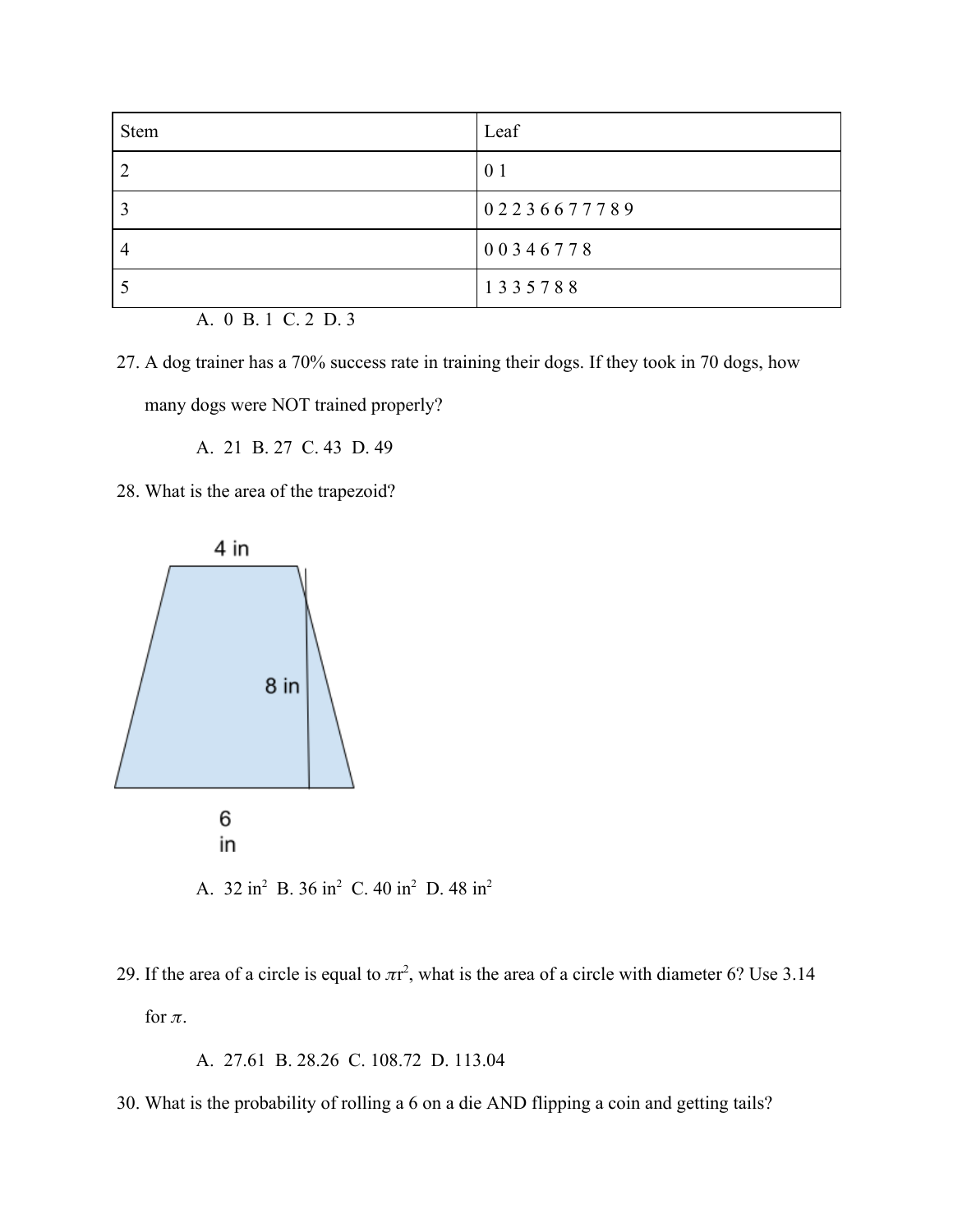A.  $\frac{1}{12}$  $\frac{1}{2}$  B. <sup>1</sup>/<sub>8</sub> C. <sup>1</sup>/<sub>3</sub> D. <sup>1</sup>/<sub>2</sub>

*Answer Key*

- 1. D
- 2. B
- 3. C
- 4. B
- 5. B
- 6. C
- 7. A
- 8. C
- 9. D
- 10. C
- 11. C
- 12. A
- 13. B
- 14. C
- 15. B
- 16. A
- 17. B
- 18. D
- 19. B
- 20. C
- 21. D